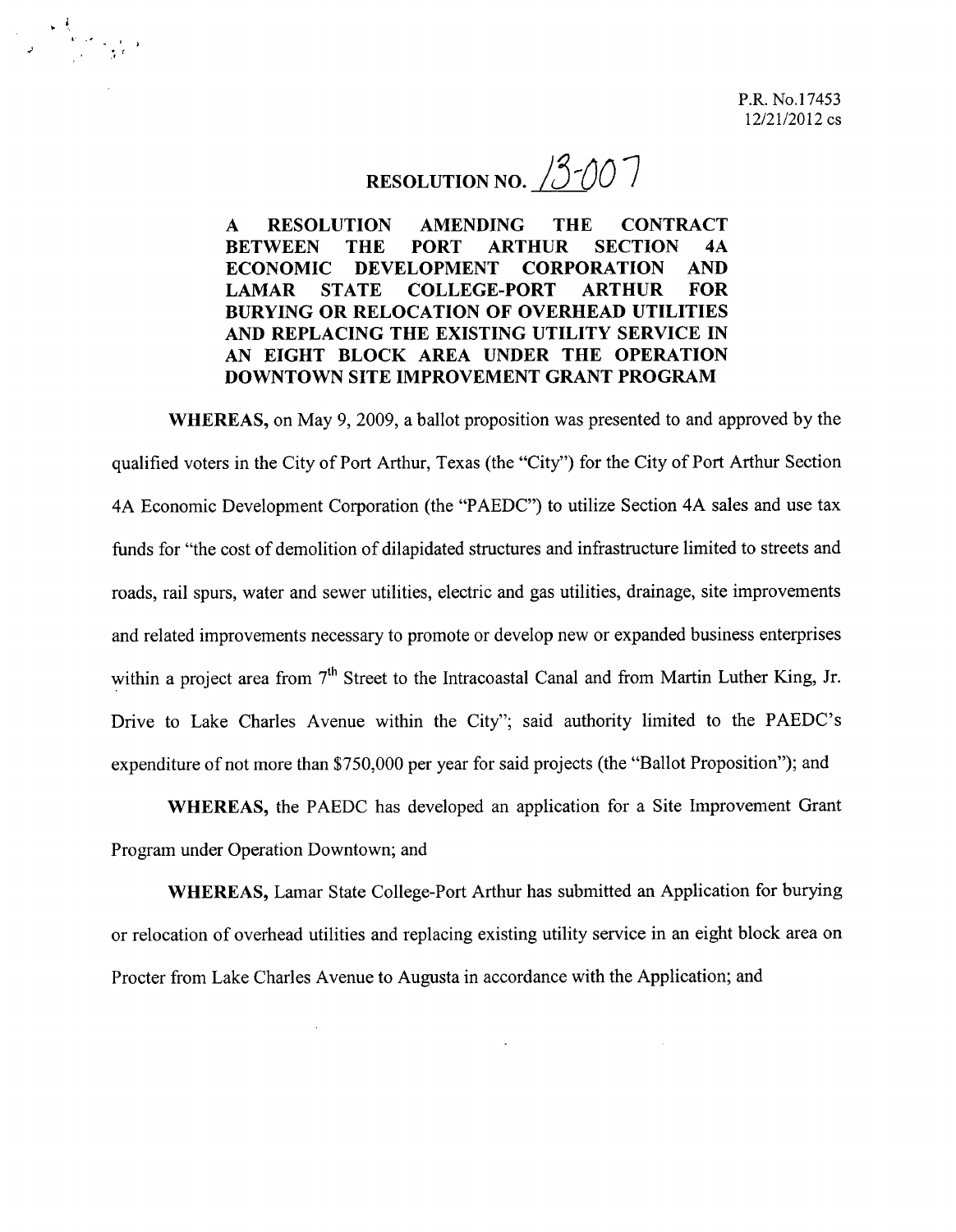**WHEREAS,** on May 2, 2011, the Board of Directors of the PAEDC considered and approved funding the Application of Lamar State College-Port Arthur in the amount of \$59,060 for the purpose of the burying or relocation of overhead utilities and replace existing utility service in an eight block area on Procter from Lake Charles Avenue to Augusta as outlined in the Application; and

**WHEREAS,** on December 3, 2012 at its regular Board meeting, the PAEDC Board of Directors approved extending the contract date an additional 561 days from September 16, 2011, to March 31, 2013, due to construction delays.

**NOW, THEREFORE, BE IT RESOLVED BY THE CITY COUNCIL OF THE CITY OF PORT ARTHUR:**

**Section 1.** That the facts and opinions in the preamble are true and correct.

**Section 2.** That the City Council hereby authorized the PAEDC to amend the contract with Lamar State College-Port Arthur extending the contract date an additional 561 days from September 16, 2011, to March 31, 2013, due to construction delays.

**Section 3.** That a copy of this Resolution shall be spread upon the Minutes of the City  $\text{Count}$ .  $\bigcap_{\mathcal{A}} \emptyset$ 

**READ, ADOPTED AND APPROVED** on this  $\bigcup_{\text{day of}} \bigcup_{\text{day of}} \bigcup_{\text{AM}}$  A.D., 2013,

at a Meeting of the City Council of the City of Port Arthur, Texas, by the following vote,:

AYES: Mayor Councilmembers ~~) <u> 1980 - Jan Barnett, fransk politiker (d. 1980)</u> NOES:

*J* t  $\mathbf{L} \rightarrow \mathbf{L}$